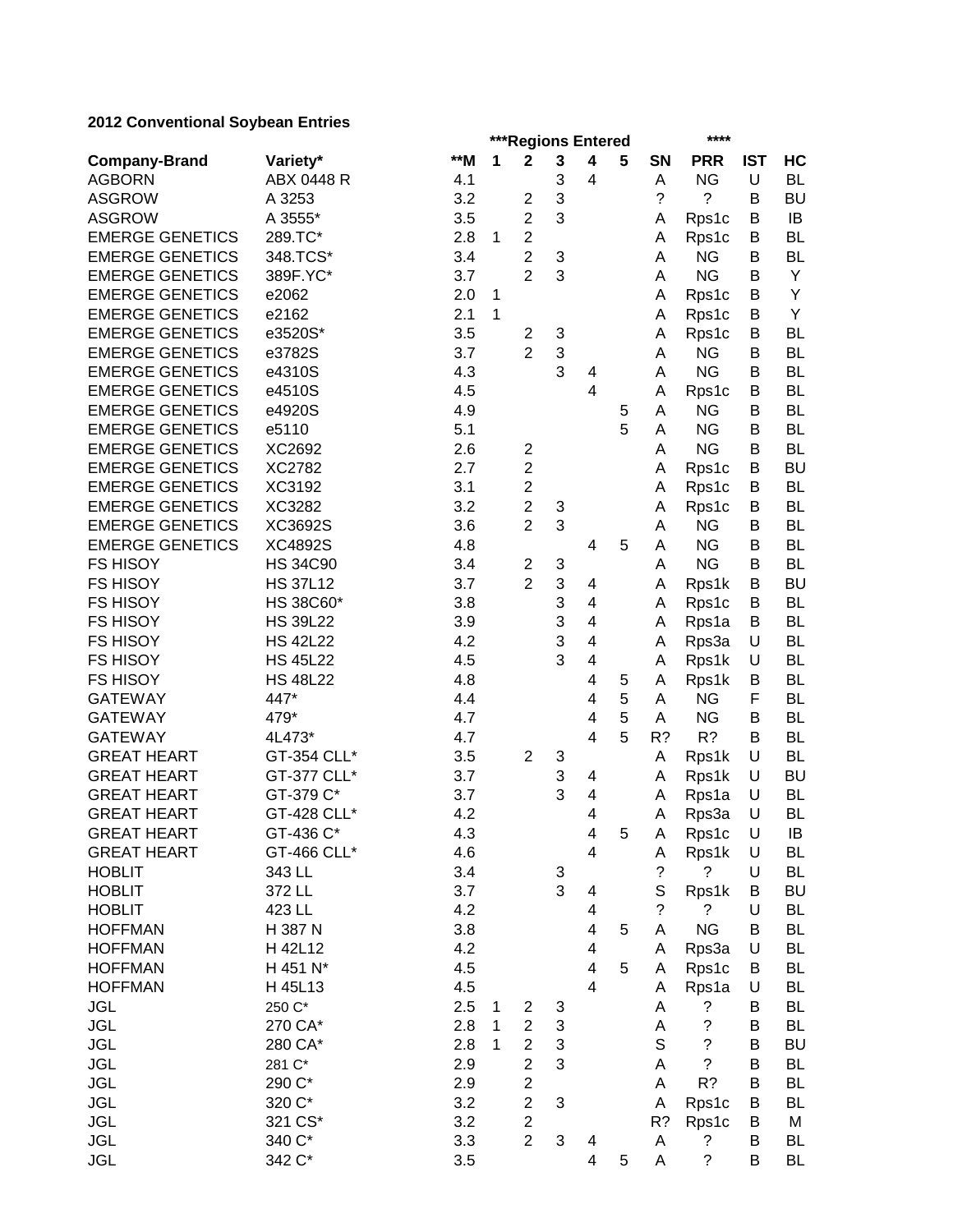# **2012 Conventional Soybean Entries**

|                        |                        |     |             | ***Regions Entered      |   |                         |   |              | ****        |            |           |
|------------------------|------------------------|-----|-------------|-------------------------|---|-------------------------|---|--------------|-------------|------------|-----------|
| <b>Company-Brand</b>   | Variety*               | **M | 1           | $\mathbf 2$             | 3 | 4                       | 5 | <b>SN</b>    | <b>PRR</b>  | <b>IST</b> | HC        |
| <b>JGL</b>             | 344 C*                 | 3.5 |             | $\overline{2}$          |   | 4                       | 5 | A            | ?           | B          | <b>BL</b> |
| <b>JGL</b>             | 360 C*                 | 3.6 |             |                         | 3 | 4                       | 5 | Α            | <b>NG</b>   | B          | <b>BL</b> |
| <b>JGL</b>             | 380 C*                 | 3.8 |             |                         | 3 | 4                       | 5 | C            | ?           | B          | <b>BU</b> |
| <b>JGL</b>             | 390 C*                 | 3.9 |             |                         | 3 | $\overline{\mathbf{4}}$ | 5 | Α            | ?           | B          | <b>BL</b> |
| <b>JGL</b>             | 410 C*                 | 4.1 |             |                         |   | 4                       |   | R?           | Rps1c       | B          | <b>BL</b> |
| <b>JGL</b>             | 420 C*                 | 4.3 |             |                         |   | $\overline{4}$          | 5 | $\mathsf{C}$ | ?           | B          | IB        |
| <b>JGL</b>             | 430 C*                 | 4.3 |             |                         |   |                         | 5 | A            | Rps1a       | B          | <b>BL</b> |
| <b>LG SEEDS</b>        | C 3114 LL*             | 3.1 | 1           | $\boldsymbol{2}$        | 3 |                         |   | A            | Rps1k       | Α          | <b>BL</b> |
| <b>MERSCHMAN</b>       | ADAMS 1332LL           | 3.2 |             | $\overline{2}$          |   |                         |   | A            | Rps1k       | A          | <b>BL</b> |
| <b>MERSCHMAN</b>       | AUSTIN 1342LL          | 4.2 |             |                         |   | 4                       |   | A            | Rps3a       | A          | <b>BL</b> |
| <b>MERSCHMAN</b>       | <b>COMANCHE 1325LL</b> | 2.5 | 1           |                         |   |                         |   | A            | Rps1k       | A          | <b>BR</b> |
| <b>MERSCHMAN</b>       | EVEREST 1251RR2Y       | 5.1 |             |                         |   |                         | 5 | A            | Rps1c       | Α          | <b>BU</b> |
| <b>MERSCHMAN</b>       | GRANT 1236LL           | 3.6 |             | $\overline{2}$          | 3 |                         |   | A            | Rps1k       | A          | <b>BU</b> |
| <b>MERSCHMAN</b>       | JUPITER 1318LL         | 1.8 | 1           |                         |   |                         |   | A            | Rps1k       | A          | IB        |
| <b>MERSCHMAN</b>       | MCKINLEY 1230LL        | 3.0 |             | $\overline{2}$          | 3 |                         |   | A            | <b>NG</b>   | A          | <b>BL</b> |
| <b>MERSCHMAN</b>       | MIAMI 1349LL           | 4.9 |             |                         |   | 4                       | 5 | A            | <b>NG</b>   | Α          | IB        |
| <b>MERSCHMAN</b>       | MUNSEE 1321LL          | 2.1 | 1           |                         |   |                         |   | A            | Rps1k       | A          | <b>BL</b> |
| <b>MERSCHMAN</b>       | OLYMPUS 1351LL         | 5.1 |             |                         |   |                         | 5 | A            | Rps1k       | Α          | <b>BU</b> |
| <b>MERSCHMAN</b>       | ORLANDO 1346LL         | 4.6 |             |                         |   | $\overline{4}$          | 5 | A            | Rps1c       | Α          | <b>BL</b> |
| <b>MERSCHMAN</b>       | RUSHMORE 1354RR2Y      | 5.4 |             |                         |   |                         | 5 | A            | <b>NG</b>   | A          | <b>BU</b> |
| <b>MERSCHMAN</b>       | SIOUX 1327LL           | 2.7 | 1           |                         |   |                         |   | A            | Rps1k       | A          | IB        |
| <b>MERSCHMAN</b>       | TAMPA 1345LL           | 4.5 |             |                         |   | $\overline{\mathbf{4}}$ |   | A            | Rps1k       | A          | <b>BL</b> |
| <b>MERSCHMAN</b>       | TRUMAN 938LL           | 3.8 |             | $\overline{2}$          | 3 |                         |   | A            | Rps1c       | A          | M         |
| <b>MERSCHMAN</b>       | TUCSON 1249LL          | 4.9 |             |                         |   | 4                       | 5 | A            | Rps1c       | Α          | M         |
| <b>MONSANTO</b>        | <b>EXP 3V62</b>        | 3.7 |             |                         | 3 | $\overline{\mathbf{4}}$ |   | R?           | R?          | Β          |           |
| <b>MONSANTO</b>        | <b>EXP 4B93</b>        | 4.7 |             |                         |   | $\overline{4}$          | 5 | R?           | R?          | B          |           |
| <b>MONSANTO</b>        | <b>EXP 4K58</b>        | 4.1 |             |                         | 3 | $\overline{4}$          | 5 | R?           | R?          | B          |           |
| <b>MONSANTO</b>        | <b>EXP 5D29</b>        | 5.2 |             |                         |   |                         | 5 | R?           | R?          | В          |           |
| <b>NUTECH</b>          | 315                    | 3.1 | 1           | $\overline{2}$          |   |                         |   | S            | <b>NG</b>   | F          | <b>BL</b> |
| <b>NUTECH</b>          | 270 CN                 | 2.7 | 1           |                         |   |                         |   | A            | <b>NG</b>   | F          | <b>BR</b> |
| <b>NUTECH</b>          | 309 CN                 | 3.0 | 1           | $\overline{2}$          |   |                         |   | A            | Rps1c       | F          | <b>BL</b> |
| <b>NUTECH</b>          | 3243L                  | 2.4 | 1           |                         |   |                         |   | A            | Rps1k       | F          | <b>BL</b> |
| <b>NUTECH</b>          | 3248L                  | 2.6 | 1           |                         |   |                         |   | A            | Rps1k       | F          | IB        |
| <b>NUTECH</b>          | 3273L                  | 2.7 | 1           | $\overline{2}$          |   |                         |   | Α            | Rps1k       | F          | IB        |
| <b>NUTECH</b>          | 3323L                  | 3.2 | $\mathbf 1$ | $\overline{\mathbf{c}}$ |   |                         |   | A            | Rps1k       | F          | <b>BL</b> |
| <b>NUTECH</b>          | 3343L                  | 3.4 | 1           | $\overline{2}$          | 3 |                         |   | $\mathbb S$  | Rps1k       | F          | BL        |
| <b>NUTECH</b>          | 3372L                  | 3.7 |             | $\overline{2}$          | 3 |                         |   | A            | Rps1k       | F          | <b>BL</b> |
| <b>NUTECH</b>          | 3393L                  | 3.9 |             |                         | 3 |                         |   | S            | Rps1a       | F          | <b>BL</b> |
| <b>NUTECH</b>          | 358 CN                 | 3.5 |             | $\overline{c}$          |   |                         |   | Α            | <b>NG</b>   | F          | BL        |
| PRAIRIE HYBRIDS        | IP 2402                | 2.4 | 1           | $\overline{c}$          |   |                         |   | S            | Rps1k       | B          | Y         |
| PRAIRIE HYBRIDS        | IP 2991*               | 2.9 | 1           | $\overline{c}$          | 3 |                         |   | Α            | Rps1a       | В          | BL        |
| PRAIRIE HYBRIDS        | IP 3502*               | 3.5 |             | $\overline{2}$          | 3 |                         |   | S            | <b>NG</b>   | В          | Y         |
| <b>PRAIRIE HYBRIDS</b> | IP 3891                | 3.8 |             |                         | 3 |                         |   | Α            | Rps1c       | В          | IB        |
| <b>PRAIRIE HYBRIDS</b> | IP 3902                | 3.9 |             |                         |   | $\overline{4}$          | 5 | S            | ?           | B          | Y         |
| <b>PUBLIC</b>          | DWIGHT*                | 2.9 | 1           | $\overline{2}$          | 3 |                         |   | A            | $\tilde{?}$ | U          | <b>BL</b> |
| <b>PUBLIC</b>          | IAR2101 SCN*           | 2.1 | 1           |                         |   |                         |   | AO           | <b>NG</b>   | B          | BU        |
| <b>PUBLIC</b>          | ILX-12438*             | 2.7 | 1           | $\overline{2}$          | 3 |                         |   | Α            | ?           | В          | <b>BU</b> |
| <b>PUBLIC</b>          | ILX-3395f*             | 3.8 |             |                         | 3 | $\overline{4}$          | 5 | C            | $\tilde{?}$ | B          | <b>BU</b> |
| <b>PUBLIC</b>          | ILX-7323*              | 2.5 | 1           | $\overline{\mathbf{c}}$ | 3 |                         |   | A            | $\tilde{?}$ | B          | Y         |
| <b>PUBLIC</b>          | JACK*                  | 2.9 | 1           | $\overline{2}$          | 3 |                         |   | A            | $\tilde{?}$ | U          | Y         |
| <b>PUBLIC</b>          | KS 5004 N*             | 5.0 |             |                         |   |                         | 5 | B            | <b>NG</b>   | U          | IB        |
| <b>PUBLIC</b>          | <b>KS 5507 NRR*</b>    | 5.2 |             |                         |   |                         | 5 | $\mathsf C$  | <b>NG</b>   | U          | IB        |